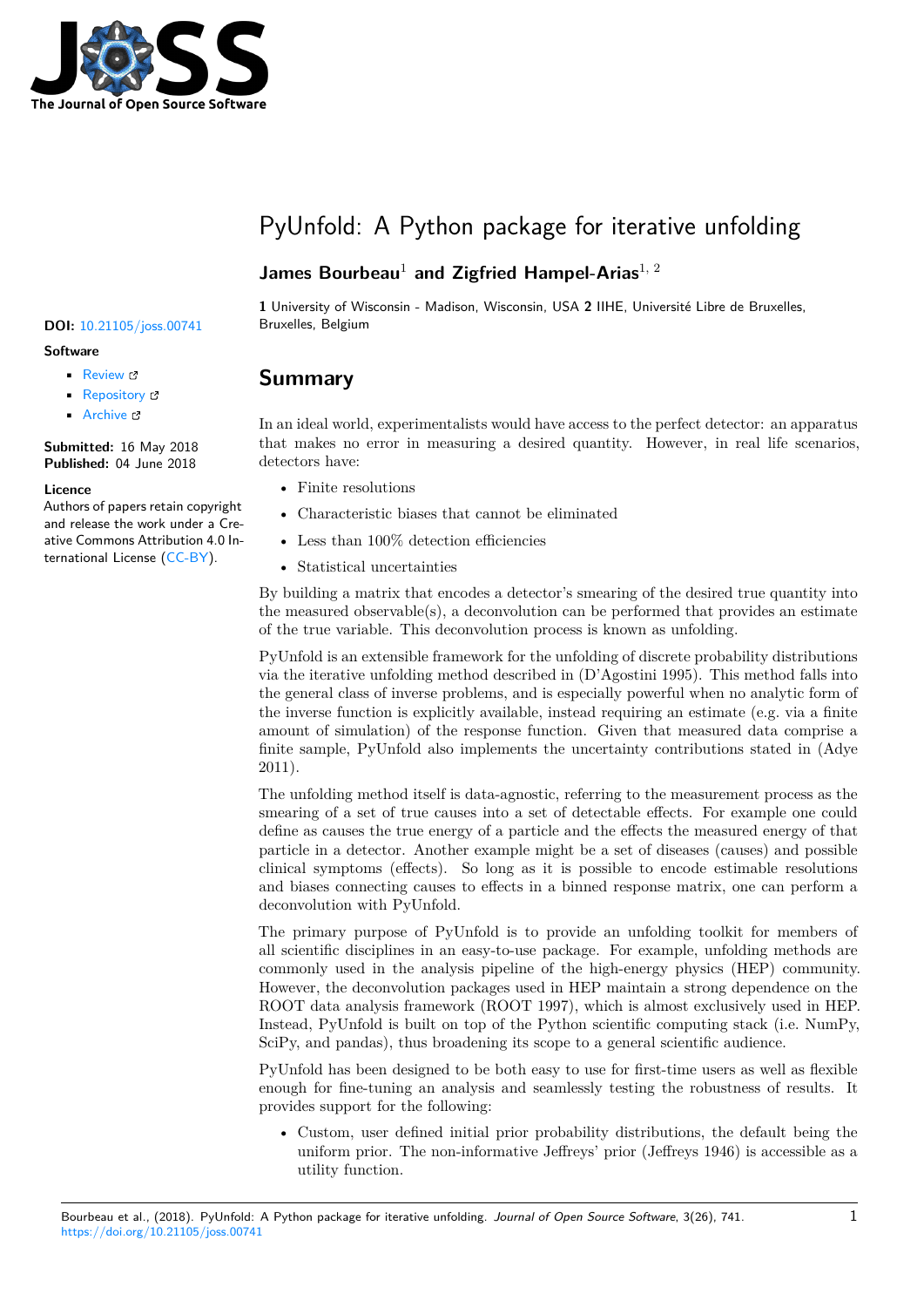

- Unfolding stopping criteria based on test statistic calculations comparing unfolded distributions from one iteration to the next. These include Kolmogorov-Smirnov (Kolmogorov 1933)(Smirnov 1948),  $\chi^2$ , relative difference, and Bayes factor (BenZvi et al. 2011) tests.
- Tunable spline regularization as a means of ensuring that unfolded distributions do not suffer from growing fluctuations potentially arising from the finite binning of the response matrix.
- Option to choose between Poisson or multinomial forms of the covariance matrices for both the data and response contributions to the uncertainty calculation.
- Multivariate unfolding via definitions of subsets of causes, which are regularized in their respective blocks or groups.

Further mathematical details regarding the iterative unfolding procedure, including complete derivations of the statistical and systematic uncertainty propagation can be found in the online documentation.

PyUnfold has been applied successfully for the measurement of the cosmic-ray energy spectrum by the HAWC Observatory (Alfaro 2017) and is currently being used in an analysis by members of the IceCube Neutrino Observatory.

## **Acknowledgements**

The authors acknowledge support from the Wisconsin IceCube Particle Astrophysics Center at the UW-Madison, and especially for the guidance of Professor Stefan Westerhoff. We also acknowledge the financial support provided by the National Science Foundation, the Belgian American Educational Foundational Fellowship, and Wallonie-Bruxelles International.

# **References**

Adye, T. 2011. "Corrected Error Calculation for Iterative Bayesian Unfolding." http: //hepunx.rl.ac.uk/~adye/software/unfold/bayes\_errors.pdf.

Alfaro, R. et al. 2017. "All-Particle Cosmic Ray Energy Spectrum Measured by the HAWC Experiment from 10 to 500 Tev." *Phys. Rev. D* 96 (12):122001. https://doi[.org/](http://hepunx.rl.ac.uk/~adye/software/unfold/bayes_errors.pdf) 10.1103/PhysRevD.96.122001.

[BenZvi, S. Y., B. M. Connolly, C. G. Pfendner, and S. We](http://hepunx.rl.ac.uk/~adye/software/unfold/bayes_errors.pdf)sterhoff. 2011. "A Bayesian Approach to Comparing Cosmic Ray Energy Spectra." *The Astrophysi[cal Journal](https://doi.org/10.1103/PhysRevD.96.122001)* 738 (1):82. https://doi.org/10.1088/0004-637X/738/1/82.

[D'Agostini, G. 1995. "A mul](https://doi.org/10.1103/PhysRevD.96.122001)tidimensional unfolding method based on Bayes' theorem." *Nucl. Instrum. Meth. A* 362:487–98. https://doi.org/10.1016/0168-9002(95)00274-X.

Jeffrey[s, H. 1946. "An Invariant Form for the Prior P](https://doi.org/10.1088/0004-637X/738/1/82)robability in Estimation Problems." *Proc. Of the Royal Society of London A: Mathematical, Physical and Engineering Sciences* 186 (1007). London, England:453–61. [https://doi.org/10.1098/rspa.1946.0056.](https://doi.org/10.1016/0168-9002(95)00274-X)

Kolmogorov, A. N. 1933. "Sulla Determinazione Empirica Di Una Legge Di Distribuzione." *Giornale Dell'Istituto Italiano Degli Attuari* 4:83–91.

ROOT. 1997. "An Object Oriented D[ata Analysis Framework."](https://doi.org/10.1098/rspa.1946.0056) *Nucl. Instr. & Meth. In Phys. Rev. A* 389:81–86. https://doi.org/10.1016/S0168-9002(97)00048-X.